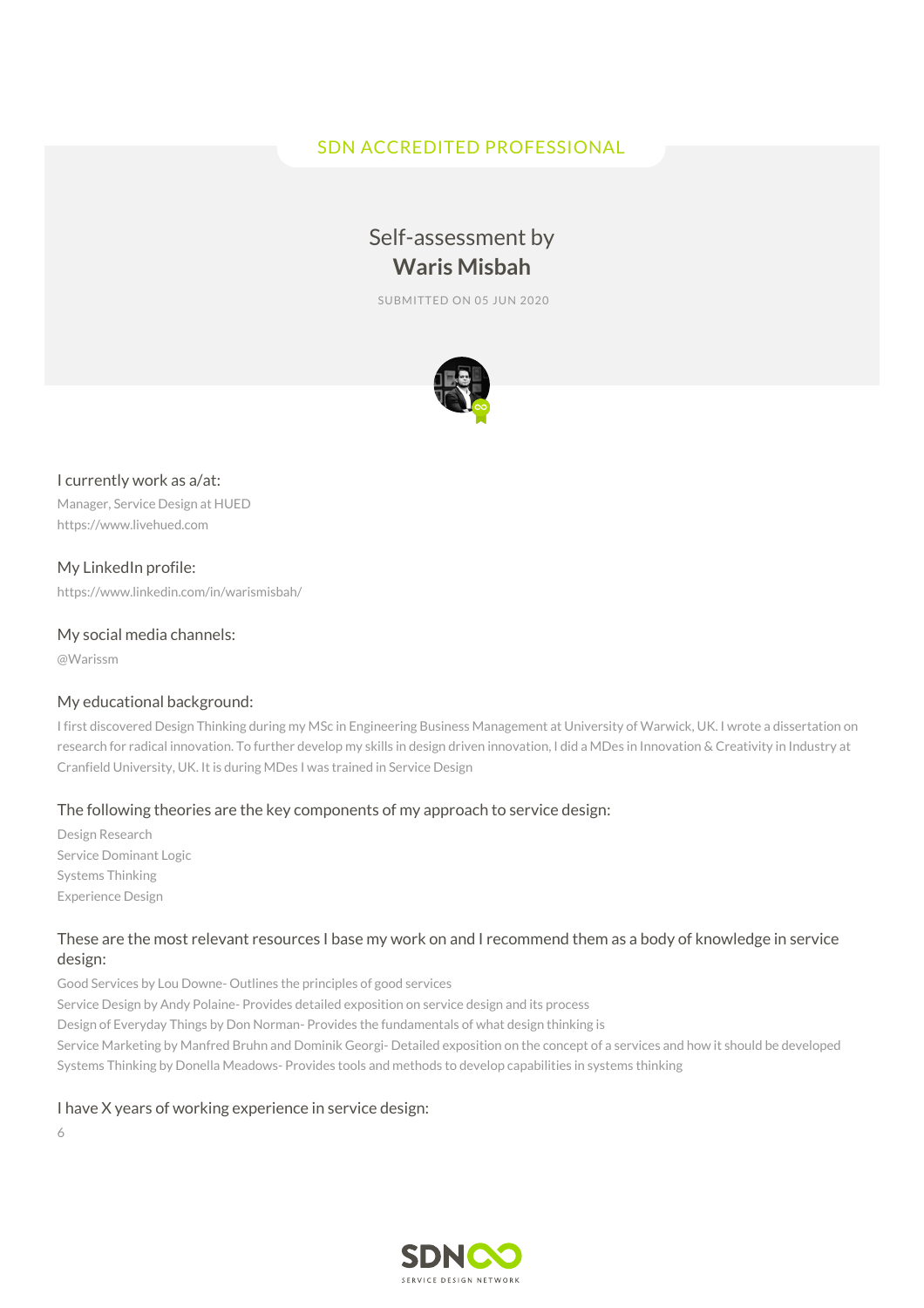

#### I have particular experience in the following service sectors:

Government- Ministry of Health, Ministry of Labour and Social Development, Ministry of Economy and Planning, Small and Medium Enterprise Authority, Saudi Telecom Company

#### My philosophy as a trainer is:

A successful service design training session teaches at its core the concept of a service. Understanding what is service and its attributes is crucial for designing good services. Furthermore, I would like to delve into what are principles that make the quality a service good and beautiful. After expounding on these aspects, I would then guide the participants on the service design process from research to service prototyping to new service delivery.

## These are the service design training sessions and/or other educational experiences I've facilitated within the last year:

I have not officially conducted service design training. I have been mostly involved in providing my clients awareness sessions about service design.

## I mostly provide my training offerings in the following language(s):

English

## I mostly provide my training offerings in the following countries/cities:

Saudi Arabia

#### I cover the following topics during my training offerings:

- •Differentiation of service design to other approaches like design thinking, service marketing and service branding
- •Service dominant logic
- •Visualisation techniques
- •Building in-house service design capabilities
- •Working with complex service systems
- •Organisational development

## My training participants typically have the following level of experience:

•Novice (new to service design)

#### These are the service design methods and tools that I use during my sessions:

Research Interviews Customer Journey Mapping Service Quality Framework Service Blueprinting UX Prototyping

#### After successfully attending my training sessions, participants will typically be able to:

Understand the concept of a service Understand the principles that make a service good and beautiful Conduct Design Research Building and Analyzing the As-is Service Eco-system Build Customer Journey Map Ideate to build service concepts Build a Service Blueprint